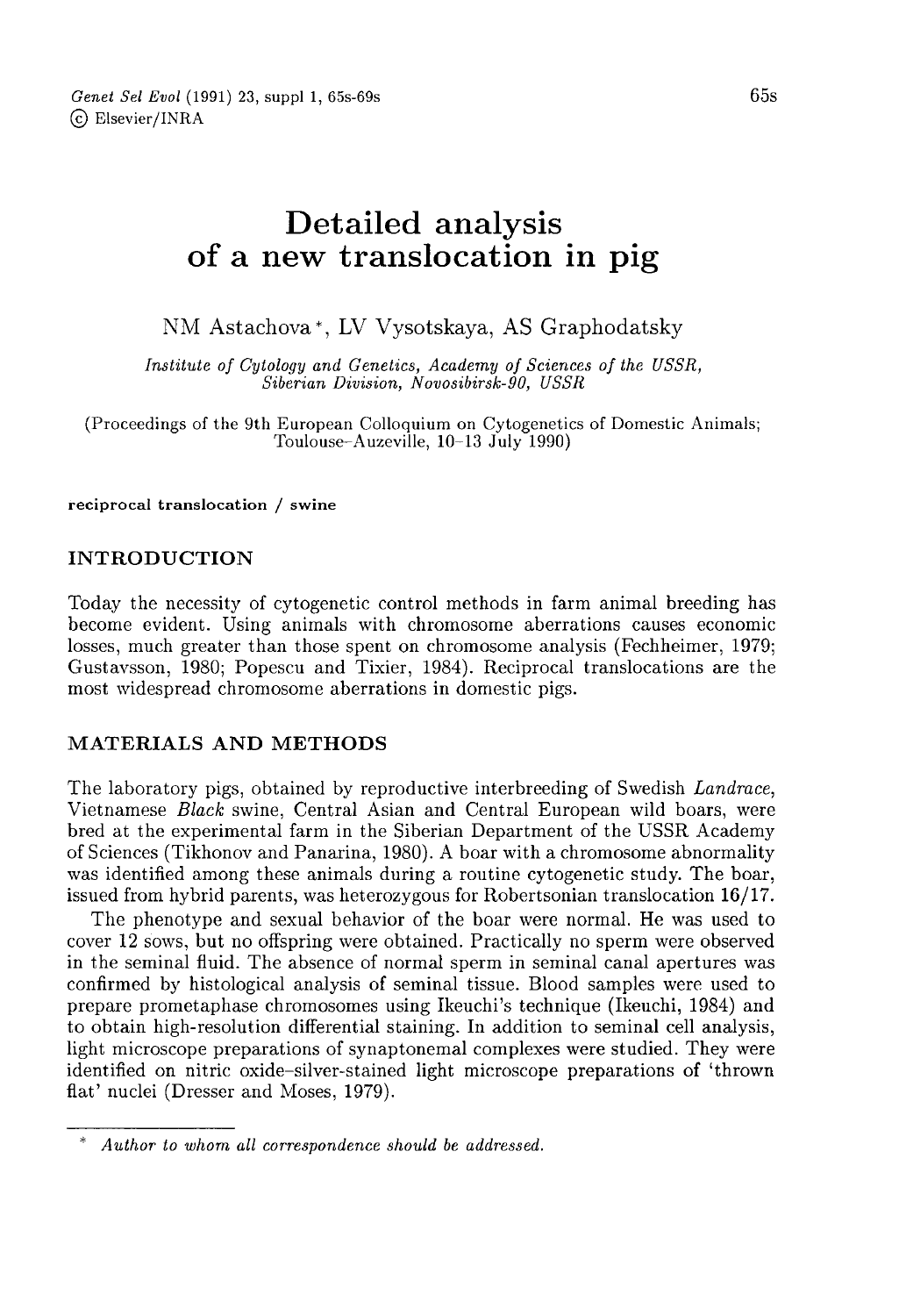## RESULTS AND DISCUSSION

G- and C-banded karyotypes of the boar carrying the translocation are presented in figures 1 and 2. Analyzing the chromosomes of this boar, one can see an



Fig 1. a. G-banded karyotype of the boar-carrier of the 12/13 translocation. b. G-banded chromosomes of pairs 12 and 13 with different levels of resolution.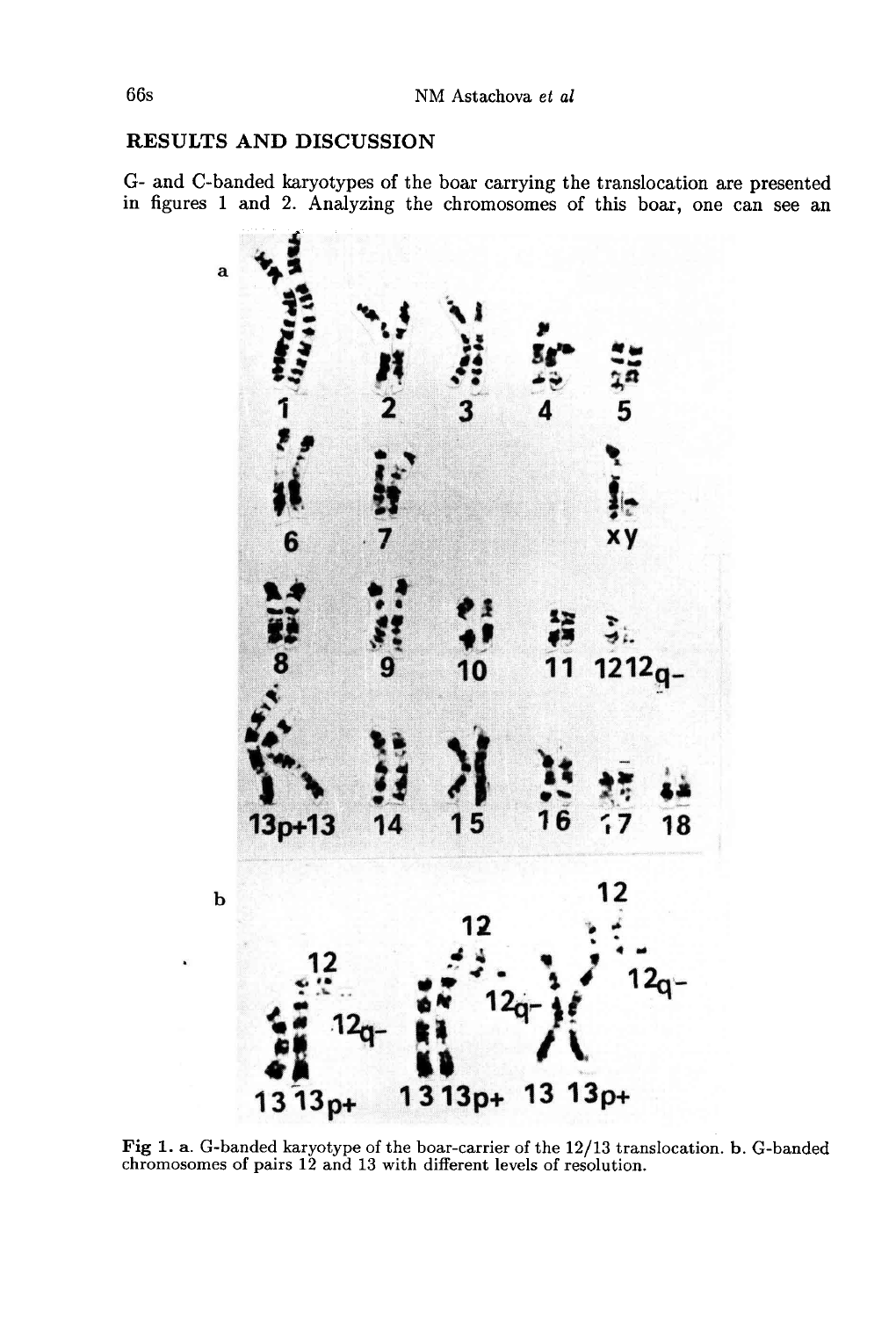additional arm on the largest acrocentric no 13 and a small element. Our analysis revealed that the p and, apparently, a small part of the q arm of one of the no 12 chromosomes had been translocated to one of the no 13 chromosomes. Figure 1b shows chromosomes 12 and 13 from three cells at different stages of condensation; only high-resolution banding patterns enable analysis of the identified aberration in detail. The conservation of the centromere region of the chromosome 12 that participates in the aberration was confirmed by C-banding of chromosomes (fig 2).

Usually there is a great quantity of sperm in the seminal cell preparations. Having analyzed about 200 preparations from the animal under study, we identified no more than 10 mature spermatozoa. Normal animals have many cells at the diakinesis stage. The boar carrying the translocation had only four degraded diakinetic sperm and many pachytene cells. Figure 3 shows synaptonemal complexes; the chromosome 12 and 13 quadrivalent is characteristic of reciprocal translocation (Switonski and Gustavsson, 1986).



Fig 2. C-banded karyotype of the boar-carrier of the 12/13 translocation.

Today, the data concerning chromosome aberrations in domestic pigs are numerous enough, and most of these aberrations are non-Robertsonian translocations (Gustavsson et al, 1982; Popescu et al, 1984). Aberrations were mostly identified in animals with normal phenotype and normal sexual behavior, but whose number of live offspring was reduced 25-100% as a result of unbalanced gametes. Only two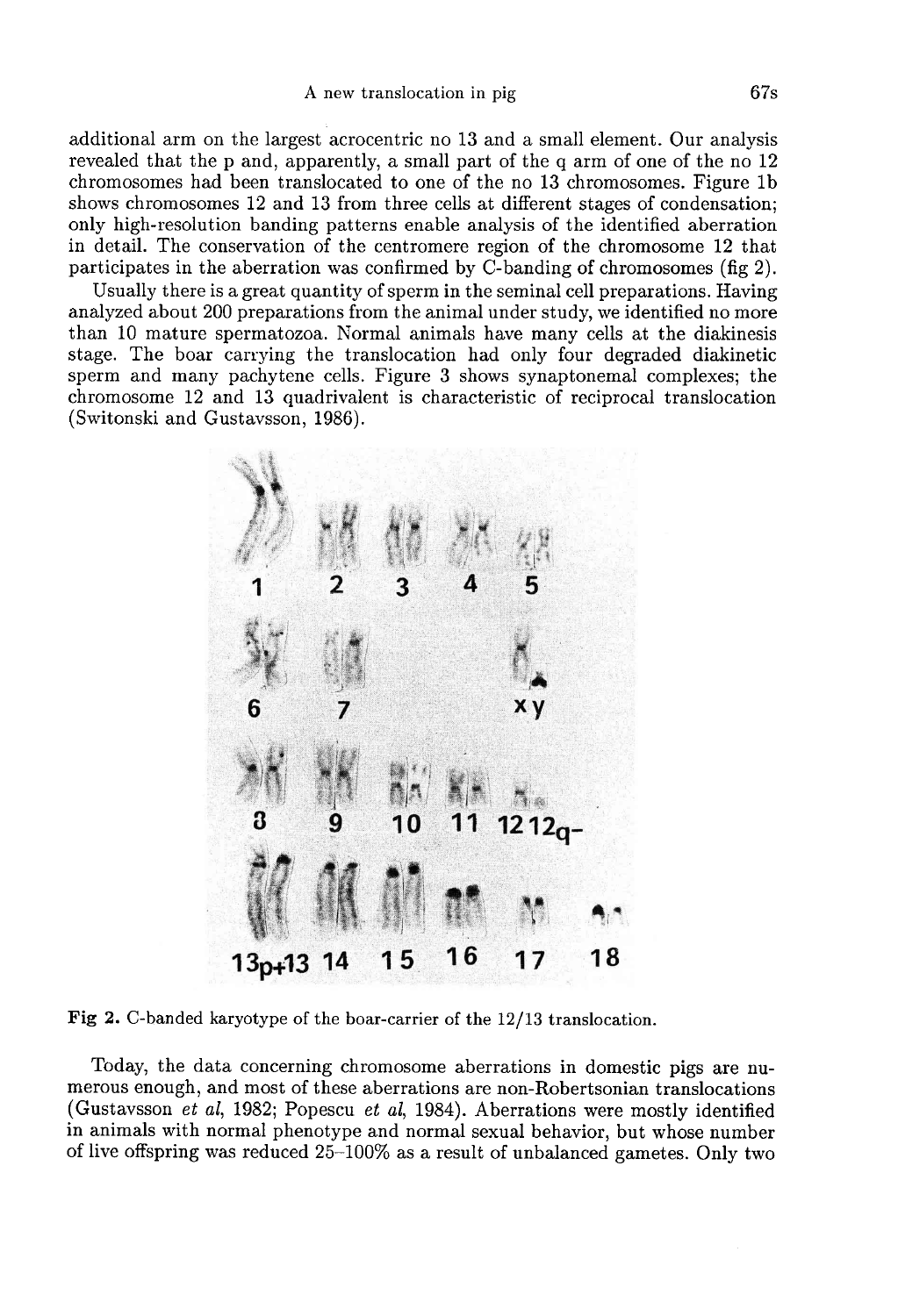

Fig 3. Synaptonemal complex of the pachytene stage. a. Bivalents formed by 8 and 10 nucleolar organizer region (NOR)-carrier chromosomes are shown (arrows) b. Quadrivalent formed by the rearranged and normal chromosomes of pairs 12 and 13.

of the translocation-carrier boars were absolutely sterile: rcp  $6p+15q-$  (Bouters et al, 1974) and rcp  $12q-13p+$ . In the latter case, the number of diakinetic cells and sperm was essentially reduced. It is possible that some genotype component important for normal meiosis was affected by the aberration of chromosomes 12 and 13.

#### REFERENCES

Bouters R, Boute P, Spincemaille J, Vandeplassche M (1974) The chromosomes of domestic animals. Chromosomal abnormalities associated with reproductive disorders. Vlaams Diergeneeskd Tijdschr 43, 85-99 .

Dresser ME, Moses MJ (1979) Silver staining of synaptonemal complexes in surface spreads for light and electron microscopy. Exp Cell Res 121, 416-419

Fechheimer NS (1979) Cytogenetics in animal production. J Dairy Sci 62, 844-853

Gustavsson I (1980) Chromosome aberrations and their influence on the reproduction performance of domestic animals - a review. Z Tierz Zuechtungsbiol 97, 176-195

Gustavsson I, Settergren I, King WA (1982) Identification of three spontaneous reciprocal translocations in the domestic pig. Proc 5th Eur Colloq Cytogenet Domest Anim Milano, (Succi G, ed) 281-287

Ikeuchi T (1984) Inhibitory effect of ethidium bromide on mitotic chromosome condensation and its application to high-resolution chromosome banding. Cytogenet Cell Genet 38, 56-61

Popescu CP, Tixier M (1984) The frequency of chromosomal abnormalities in domestic animals and their economic consequences. Ann Genet 27, 69-72

Popescu CP, Bonneau M, Tixier M, Bahri J (1984) Reciprocal translocations in pig. Their detection and consequences in animal performance and economic losses. J Hered 75, 448- 452